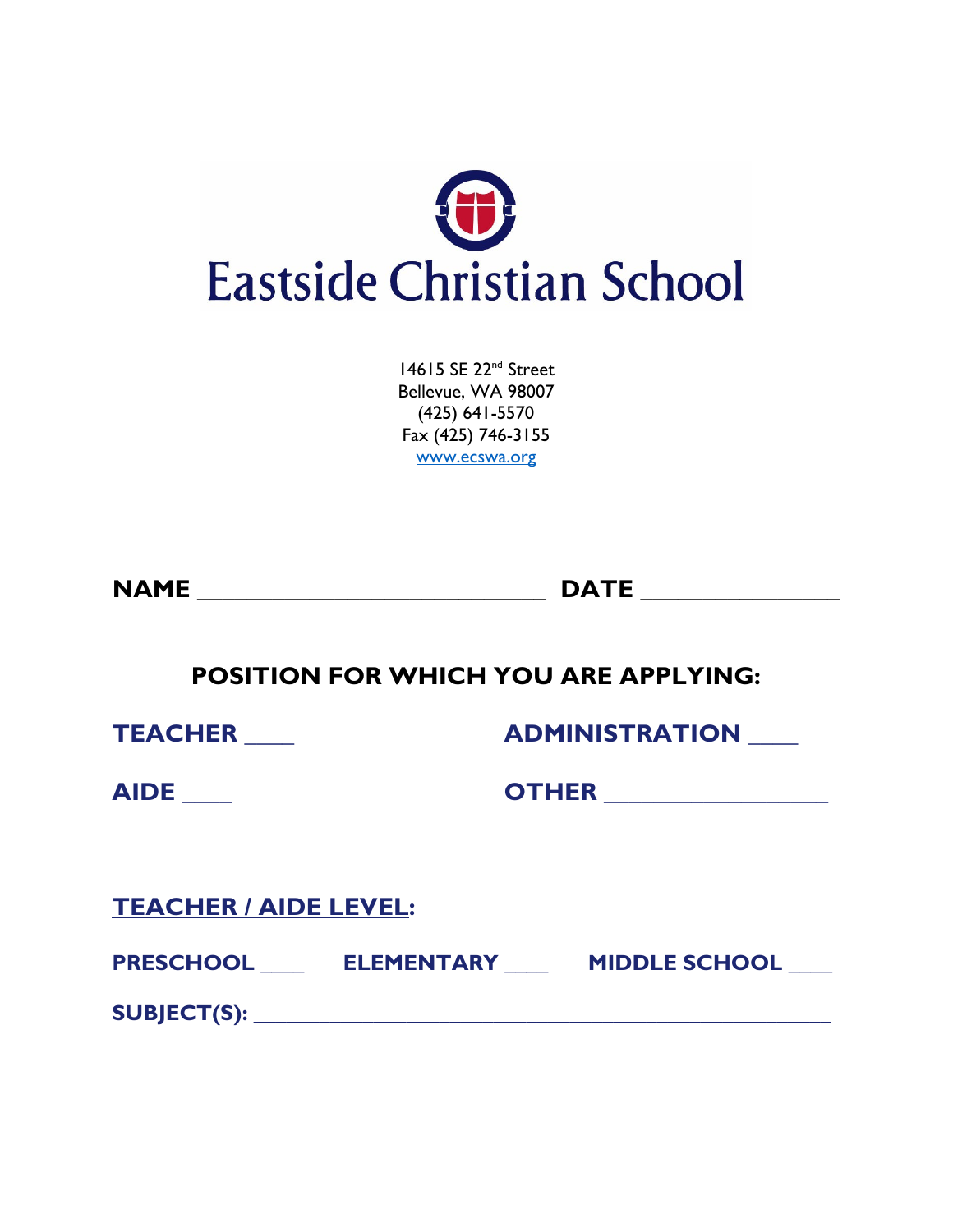# **APPLICATION FOR EMPLOYMENT**

| Application for position of   | Date |
|-------------------------------|------|
|                               |      |
| Date available for employment |      |

Eastside Christian School (ECS) does not discriminate on the basis of sex, color, race, national or ethnic origin in its recruitment, employment, or compensation of staff and faculty members.

Before completing this Application for Employment, please read and complete response to the *Doctrinal Statement* and *Statement of Purpose of Eastside Christian School* on the last page.

|            |  | Home Phone __________________________Work _______________________Cell Phone ________________________ |
|------------|--|------------------------------------------------------------------------------------------------------|
|            |  |                                                                                                      |
|            |  |                                                                                                      |
|            |  | Have you been previously employed by Eastside Christian School? Yes _____ No _____                   |
|            |  |                                                                                                      |
|            |  | Why would you like to work in the position for which you are applying at ECS? ____________           |
| regularly? |  | Do you have any commitments or responsibilities that would prevent you from working                  |
|            |  |                                                                                                      |
|            |  |                                                                                                      |
|            |  |                                                                                                      |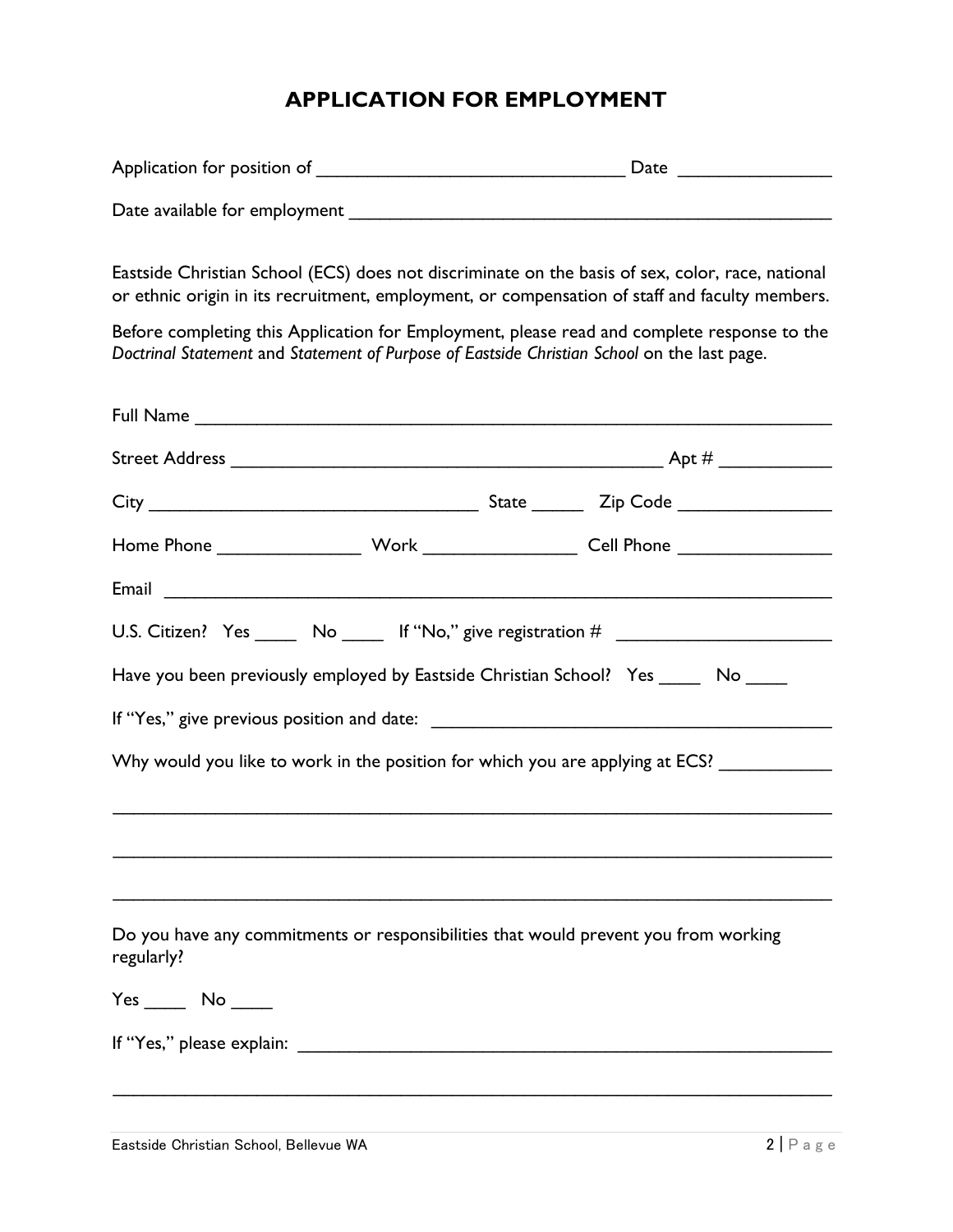## **EDUCATION**

| <u>High School</u>                                                                                                                                     |              | <b>Major Activities</b>         |                                        | <b>Graduation</b><br>Date |
|--------------------------------------------------------------------------------------------------------------------------------------------------------|--------------|---------------------------------|----------------------------------------|---------------------------|
| <u> College / University / Trade School</u><br><b>Name</b>                                                                                             | <u>Major</u> | <b>Dates</b><br><b>Attended</b> | <b>Certificate</b><br><u>or Degree</u> | <b>Graduation</b><br>Date |
| Other Licenses or Certificates held, or credentials qualifying for employment at<br><b>ECS</b> (Please attach photocopies of any certificates held):   |              |                                 |                                        |                           |
| If you do not have a degree, list specific courses taken related to early childhood or<br>middle school education:<br><b>Courses / Title / Subject</b> |              |                                 | <b>Number of Units</b>                 |                           |
| Please list special skills, abilities, special training, experience, or interests:                                                                     |              |                                 |                                        |                           |
|                                                                                                                                                        |              |                                 |                                        |                           |
|                                                                                                                                                        |              |                                 |                                        |                           |
|                                                                                                                                                        |              |                                 |                                        |                           |
|                                                                                                                                                        |              |                                 |                                        |                           |
| Other:                                                                                                                                                 |              |                                 |                                        |                           |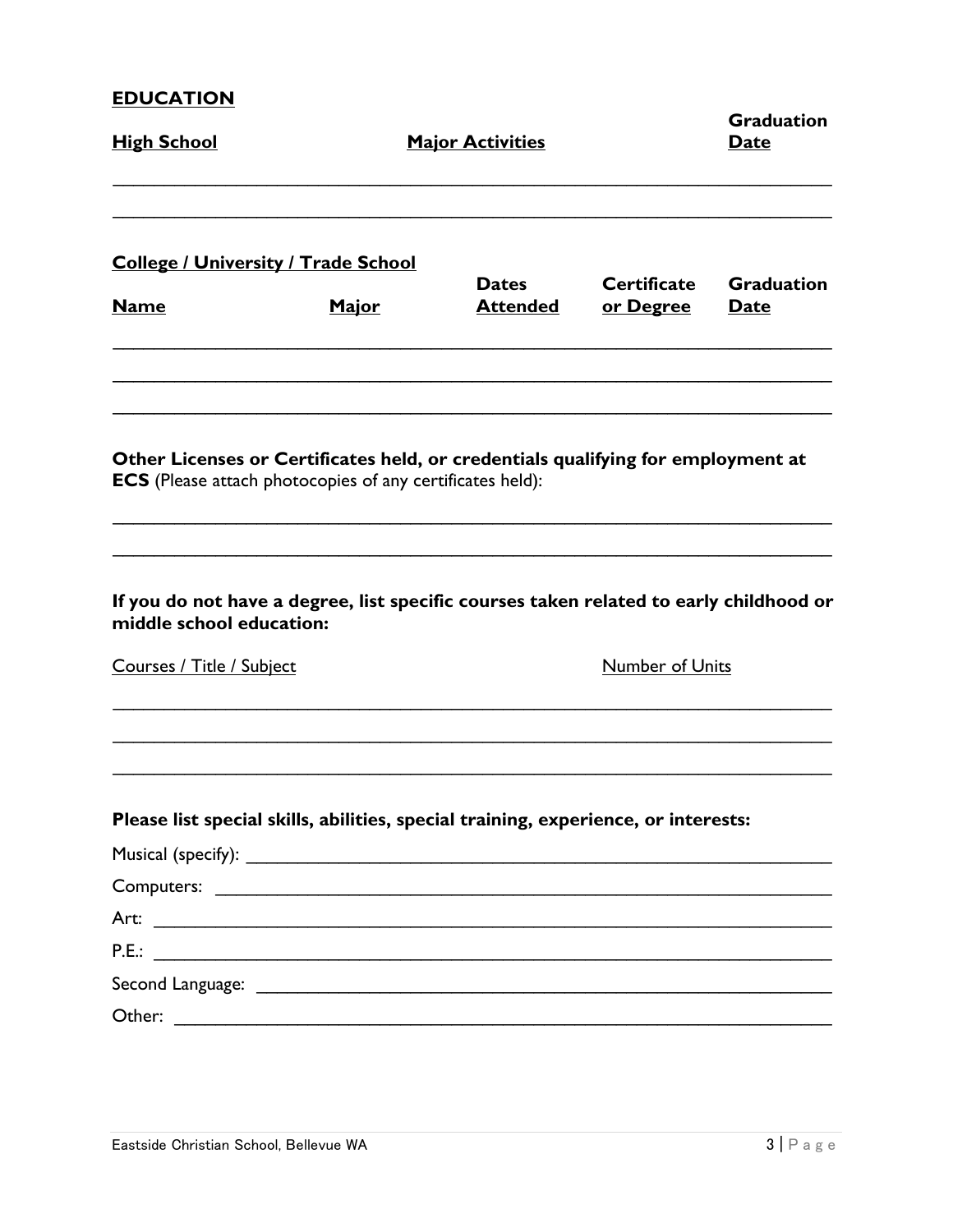## **TEACHING EXPERIENCE**

Sequentially list your teaching experience, with most recent first:

| Location                                       | Grade     | Dates |
|------------------------------------------------|-----------|-------|
|                                                |           |       |
| Number of years of teaching experience: Public | Christian |       |
| Reason for leaving your most recent position:  |           |       |

#### **OTHER EXPERIENCE**

List other work/experiences that may have significance for the type of position for which you are applying:

\_\_\_\_\_\_\_\_\_\_\_\_\_\_\_\_\_\_\_\_\_\_\_\_\_\_\_\_\_\_\_\_\_\_\_\_\_\_\_\_\_\_\_\_\_\_\_\_\_\_\_\_\_\_\_\_\_\_\_\_\_\_\_\_\_\_\_\_\_\_

| Location | <u>Type of Work</u> | Dates |
|----------|---------------------|-------|
|          |                     |       |
|          |                     |       |
|          |                     |       |

#### **REFERENCES**

Professional: Give references who are qualified to speak of your character, spiritual experience and Christian service.

| <b>Name</b> | <b>Address</b> | Phone | Position |
|-------------|----------------|-------|----------|
|             |                |       |          |
|             |                |       |          |